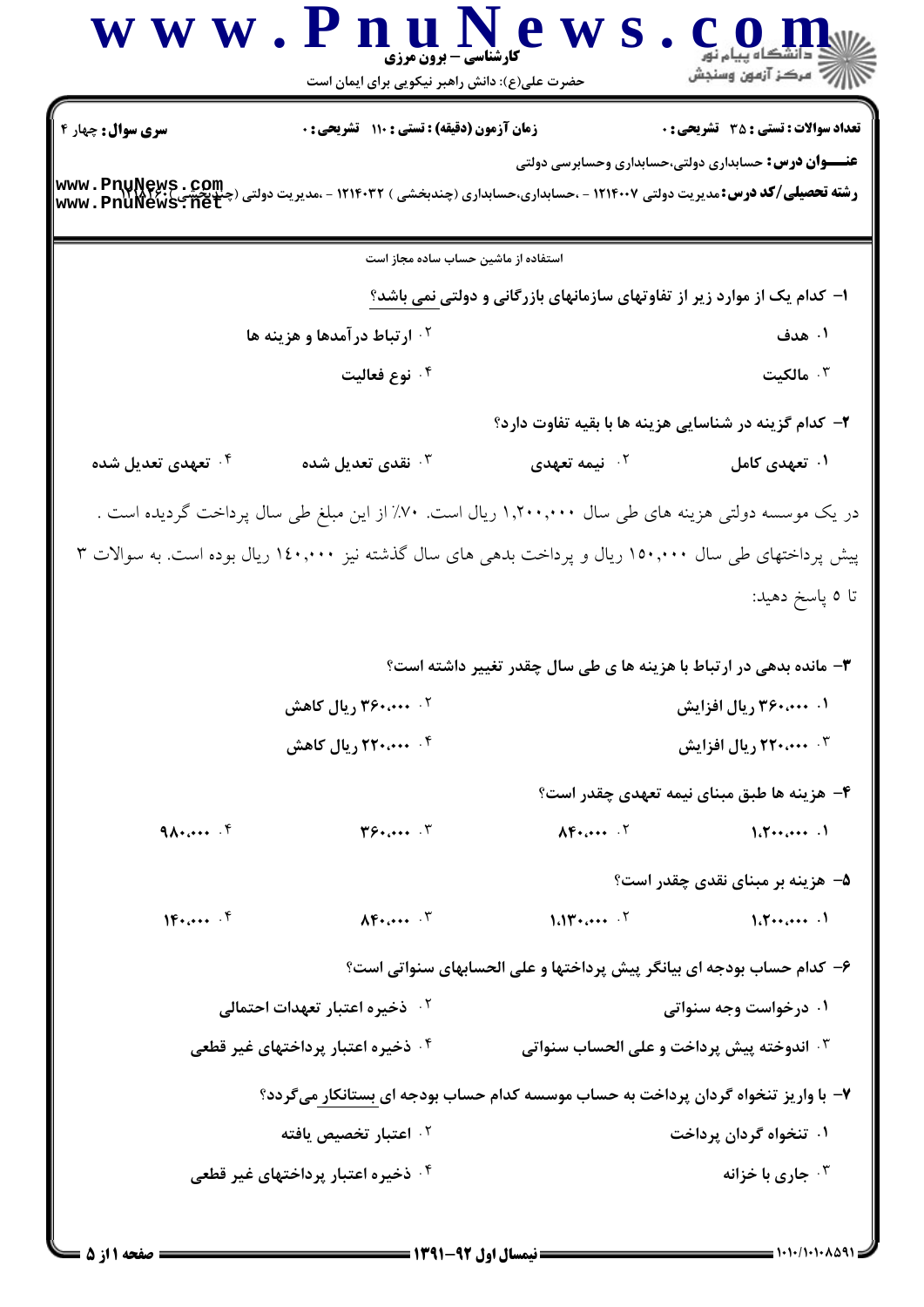|                          | www.PnuNew<br><b>کارشناسی - برون مرزی</b><br>حضرت علی(ع): دانش راهبر نیکویی برای ایمان است | أأأأ مركز آزمون وسنجش                                                                                                                                                        |
|--------------------------|--------------------------------------------------------------------------------------------|------------------------------------------------------------------------------------------------------------------------------------------------------------------------------|
| <b>سری سوال :</b> ۴ چهار | <b>زمان آزمون (دقیقه) : تستی : ۱۱۰ تشریحی : 0</b>                                          | <b>تعداد سوالات : تستی : 35 تشریحی : 0</b><br><b>عنـــوان درس:</b> حسابداری دولتی،حسابداری وحسابرسی دولتی                                                                    |
|                          |                                                                                            | <b>رشته تحصیلی/کد درس:</b> مدیریت دولتی ۱۲۱۴۰۰۷ - ،حسابداری،حسابداری (چندبخشی ) ۱۲۱۴۰۳۲ - ،مدیریت دولتی (چندبخشی ) www . PnuNews . Com<br>www . PnuNews . net                |
|                          |                                                                                            | ۸– کدامیک از گزینه های زیر حساب بودجه ای نمی باشد؟                                                                                                                           |
|                          | <sup>۲</sup> ۰ دریافتی از خزانه                                                            | ۰۱ درخواست وجه                                                                                                                                                               |
|                          | ۰۴ اعتبار تخصیص یافته                                                                      | ۰۳ ذخیره اعتبار تعهدات احتمالی                                                                                                                                               |
|                          |                                                                                            | ۹- کدامیک از گزینه های زیر جزء حسابهای مستقل برای وجوه دولتی <u>نمی باشد؟</u>                                                                                                |
|                          | ۰ <sup>۲</sup> حساب مستقل وجوه عوارض مخصوص                                                 | ۰۱ حساب مستقل وجوه درامد اختصاصی                                                                                                                                             |
|                          | ۰ <sup>۴</sup> حساب مستقل پروژه های عمرانی                                                 | ۰۳ حساب مستقل وجوه بازنشستگی                                                                                                                                                 |
|                          |                                                                                            | ۱۰– کدام گزینه تعهد ایجاد نمیکند؟                                                                                                                                            |
| ۰۴ فاکتور خرید           | ۰ <sup>۳</sup> احکام قضائی                                                                 | ۰۱ تحویل کالا<br>۰۲ انجام خدمات                                                                                                                                              |
|                          |                                                                                            | <b>۱۱– کدام دسته از استفاده کنندگان از حسابداری دولتی با بقیه متفاوت است</b> ؟                                                                                               |
|                          | ۰ <sup>۲</sup> مدیران سطوح میانی                                                           | ۰۱ مسئولین برنامه ریزی                                                                                                                                                       |
|                          | ۰ <sup>۴</sup> حسابرسان داخلی                                                              | جسابرسان مستقل $\cdot^{\texttt{w}}$                                                                                                                                          |
|                          |                                                                                            | ۱۲- حسابداری بودجه ای بر کدام اصل استوار است؟                                                                                                                                |
|                          | <sup>۲</sup> ۰ لزوم نگهداری حساب های مستقل                                                 | ۰۱ رویدادهای بودجه ای                                                                                                                                                        |
|                          | ۰۴ لزوم کنترل بودجه ای                                                                     | اعتبارات مصوب $\cdot$ "                                                                                                                                                      |
|                          |                                                                                            | ۱۳- مازاد ثبت شده در تصویب بودجه چه نامیده میشود؟                                                                                                                            |
|                          | ۰ <sup>۲</sup> مازاد تخصیص یافته                                                           | ۰۱ مازاد تخصیص نیافته                                                                                                                                                        |
|                          | ۰ <sup>۴</sup> مازاد پیش بینی شده                                                          | ا مازاد بودجه ای $\cdot$ ۳                                                                                                                                                   |
|                          |                                                                                            | ۱۴– درصورتی که برای خرید کالایی ۳۲۰،۰۰۰ ریال تامین اعتبار صورت گرفته و ۲۰۰،۰۰۰ ریال پیش پرداخت انجام شده باشد و<br>فاكتور نهايي كالا ۳۴۵،۰۰۰ ريال باشد كدام گزينه صحيح نيست؟ |
|                          |                                                                                            | ۰۱ ذخیره تعهدات احتمالی ۳۴۵،۰۰۰ ریال بدهکار میشود                                                                                                                            |
|                          |                                                                                            | <sup>۲.</sup> اعتبار مصرف شده ۳۴۵،۰۰۰ ریال بستانکار میشود                                                                                                                    |
|                          |                                                                                            | ۰ <sup>۳ .</sup> ذخیره اعتبار پرداختهای غیرقطعی ۲۰۰،۰۰۰ ریال بدهکار میشود                                                                                                    |
|                          |                                                                                            | ۰۴ اعتبار تخصیص یافته ۲۵،۰۰۰ ریال بدهکار میشود                                                                                                                               |
|                          |                                                                                            |                                                                                                                                                                              |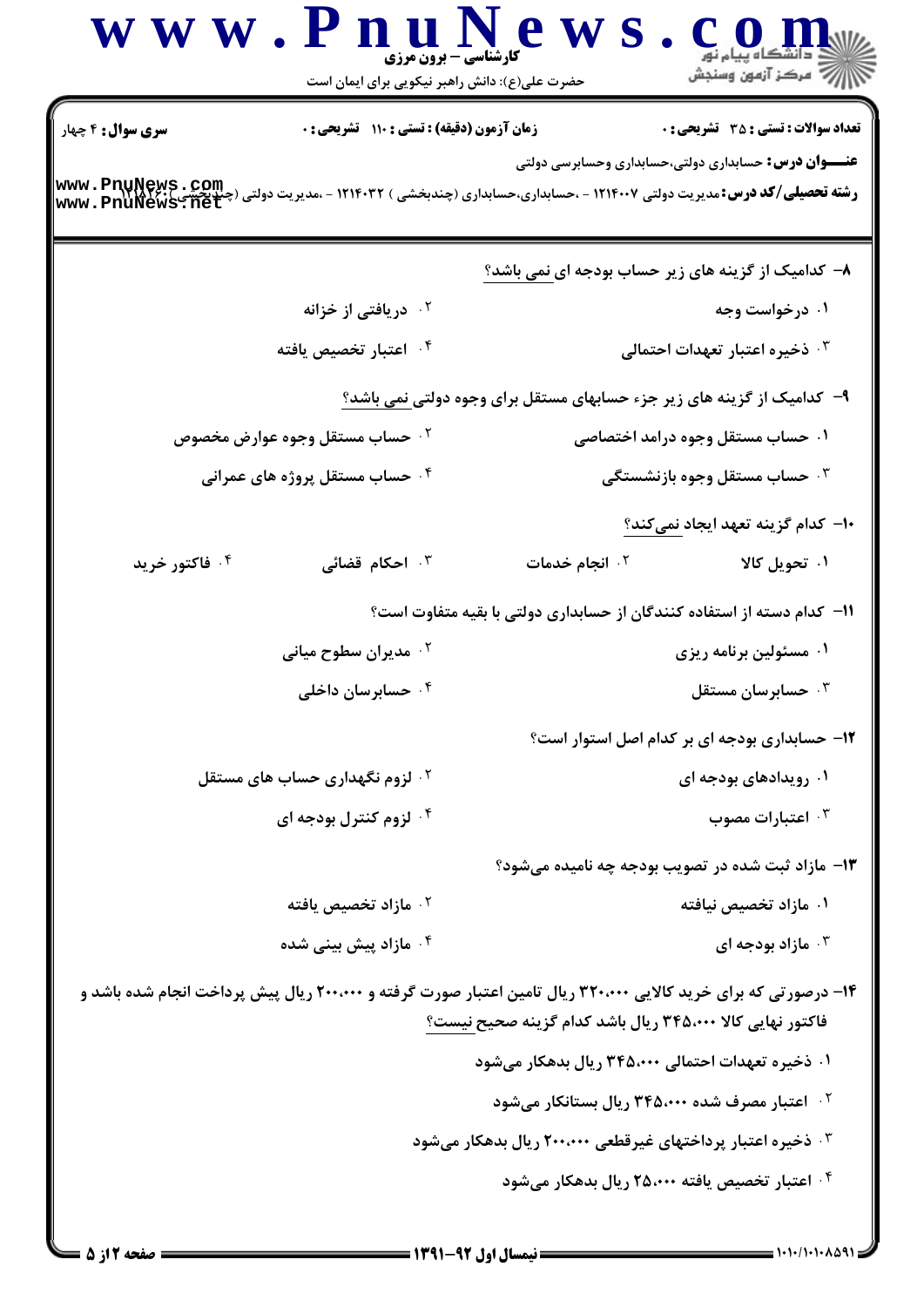|                                                                | www.PnuNews<br>کارشناسی - برون مرزی<br>حضرت علی(ع): دانش راهبر نیکویی برای ایمان است                                                                           |                                                                               | <u>د</u> دانشگاه پيام نور<br>أأآت مركز آزمون وسنجش                                                          |
|----------------------------------------------------------------|----------------------------------------------------------------------------------------------------------------------------------------------------------------|-------------------------------------------------------------------------------|-------------------------------------------------------------------------------------------------------------|
| <b>سری سوال :</b> ۴ چهار<br>www.Pnunews.com<br>www.PnuNews.net | <b>زمان آزمون (دقیقه) : تستی : ۱۱۰ تشریحی : 0</b><br><b>رشته تحصیلی/کد درس:</b> مدیریت دولتی ۱۲۱۴۰۰۷ - ،حسابداری،حسابداری (چندبخشی ) ۱۲۱۴۰۳۲ - ،مدیریت دولتی ( |                                                                               | <b>تعداد سوالات : تستی : 35 - تشریحی : 0</b><br><b>عنـــوان درس:</b> حسابداری دولتی،حسابداری وحسابرسی دولتی |
|                                                                |                                                                                                                                                                |                                                                               | ۱۵– گروه حساب داراییهای ثابت عمومی:                                                                         |
|                                                                |                                                                                                                                                                |                                                                               | ۰۱ یک واحد مالی مستقل است                                                                                   |
|                                                                |                                                                                                                                                                |                                                                               | <b>۰۲ یک واحد حسابداری مستقل است</b>                                                                        |
|                                                                |                                                                                                                                                                | ۱۳ تنها حساب مستقلی است که دارائی ها در آن ثبت میگردد                         |                                                                                                             |
|                                                                |                                                                                                                                                                | <sup>۴</sup> . یکی از اجزای اصلی حساب مستقل وجوه عمومی است                    |                                                                                                             |
|                                                                |                                                                                                                                                                | ۱۶- صورت مقادیر کار های انجام شده ، یکی از فرم های اثبات مرحله  می باشد.      |                                                                                                             |
| ۰ <sup>۴</sup> صدور حواله                                      | تسجيل $\cdot^{\mathsf{v}}$                                                                                                                                     | ۰۲ تعهد                                                                       | ۰۱ تشخیص                                                                                                    |
|                                                                |                                                                                                                                                                | ۱۷- قطعی و مشخص شدن قیمت کالا و خدمات چه نام دارد؟                            |                                                                                                             |
| ۰۴ تشخیص                                                       | تسجيل $\cdot$                                                                                                                                                  | ۰ <sup>۲</sup> تامین اعتبار                                                   | ۰۱ تعهد                                                                                                     |
|                                                                |                                                                                                                                                                | ۱۸– درآمدهایی که به خزانه منتقل نشده در کدام حساب منعکس است؟                  |                                                                                                             |
|                                                                | ۰ <sup>۲</sup> تنخواه گردان خزانه                                                                                                                              |                                                                               | ۰۱ بانک تمرکز وجوه درامد                                                                                    |
|                                                                | خاری با خزانه $\cdot$ ۴ $\cdot$                                                                                                                                |                                                                               | دریافتی از خزانه $\cdot^{\intercal}$                                                                        |
|                                                                |                                                                                                                                                                | ۱۹- در دانشگاهها و موسسات آموزش عالی(غیر مشمول ماده ۶۳ ق م ع):                |                                                                                                             |
|                                                                |                                                                                                                                                                | ۰۱ برخی از حسابهای بودجه ای بسته و برخی به سال بعد انتقال می یابند            |                                                                                                             |
|                                                                |                                                                                                                                                                |                                                                               | <b>10 انتقال وجوه به خزانه اجباری است</b>                                                                   |
|                                                                |                                                                                                                                                                |                                                                               | ۰۳ بستن حسابها اختیاری است $\cdot$                                                                          |
|                                                                |                                                                                                                                                                | <b>گ انتقال تمامی حسابها ی بودجه ای به سال بعد اجباری است</b>                 |                                                                                                             |
|                                                                |                                                                                                                                                                | ۲۰- شرط تعهد و پرداخت در شناسایی هزینه مربوط به کدامیک از مبانی حسابداری است؟ |                                                                                                             |
| ۰ <sup>۴</sup> تعهدی تعدیل شده                                 | نقدی تعدیل شده $\cdot^{\mathsf{w}}$                                                                                                                            | ۰ <sup>۲</sup> نیمه تعهدی                                                     | ۰۱ نقدی کامل                                                                                                |
|                                                                |                                                                                                                                                                |                                                                               | ٢١- تصويب بودجه وظيفه كدام گزينه است؟                                                                       |
|                                                                | قوه مقننه $\cdot$ ۲                                                                                                                                            |                                                                               | ۰۱ قوه مجریه                                                                                                |
|                                                                | ۰۴ سازمان برنامه و بودجه                                                                                                                                       |                                                                               | ديوان محاسبات $\cdot$                                                                                       |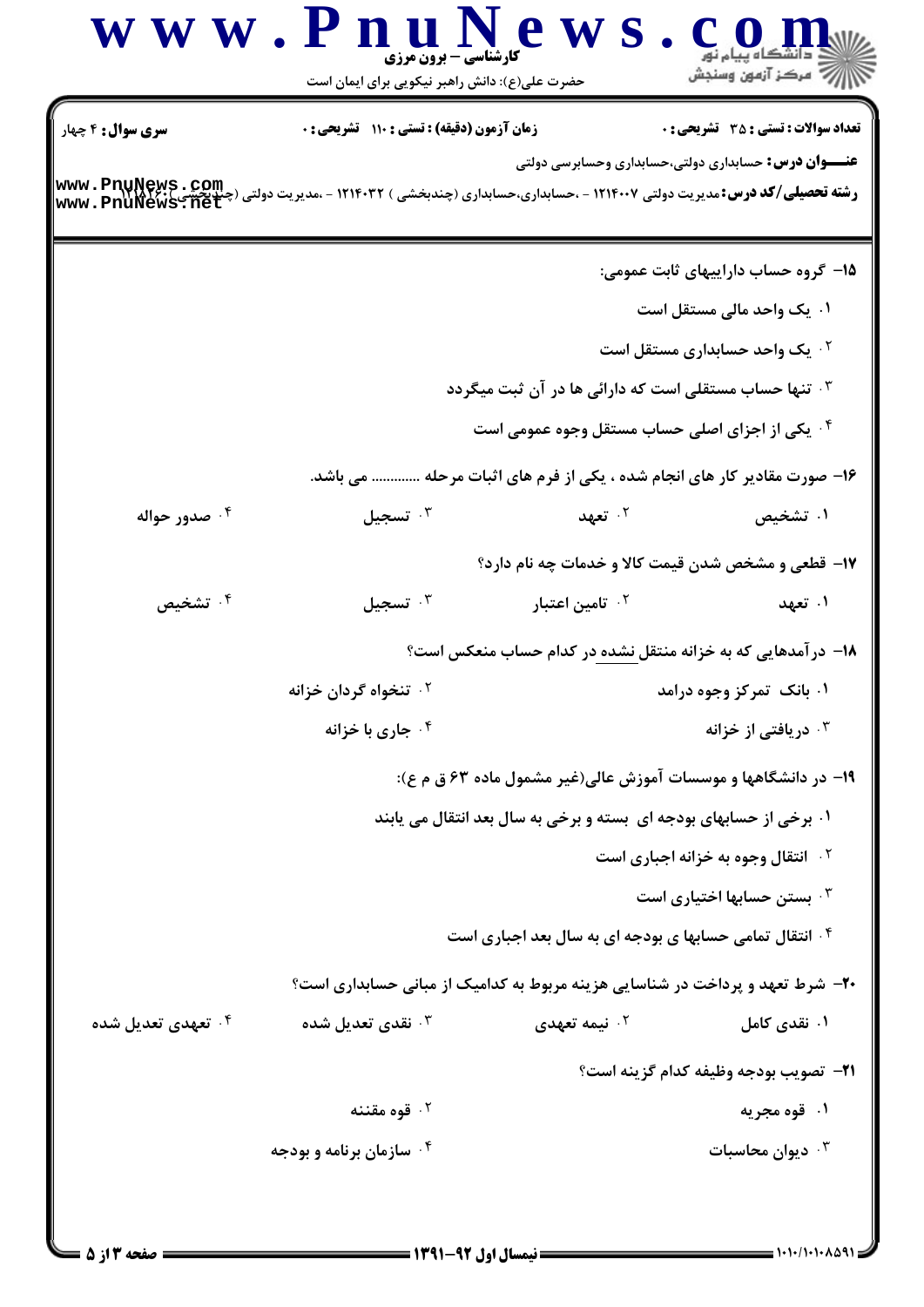|                           | حضرت علی(ع): دانش راهبر نیکویی برای ایمان است                                                                                                                  |                                                                                     | ڪ دانشگاه پيام نور<br>   > مرکز آزمون وسنڊش                 |
|---------------------------|----------------------------------------------------------------------------------------------------------------------------------------------------------------|-------------------------------------------------------------------------------------|-------------------------------------------------------------|
| <b>سری سوال :</b> ۴ چهار  | زمان آزمون (دقیقه) : تستی : ۱۱۰ تشریحی : ۰                                                                                                                     |                                                                                     | <b>تعداد سوالات : تستی : 35 ٪ تشریحی : 0</b>                |
|                           | <b>رشته تحصیلی/کد درس: مدیریت دولتی ۱۲۱۴۰۰۷ - ،حسابداری،حسابداری (چندبخشی ) ۱۲۱۴۰۳۲ - ،مدیریت دولتی (چندبخشی ) www . PnuNews . Com<br/>www . PnuNews . net</b> |                                                                                     | <b>عنـــوان درس:</b> حسابداری دولتی،حسابداری وحسابرسی دولتی |
|                           |                                                                                                                                                                | ۲۲– در مرحله تامین اعتبارکدام حساب بدهکار میگردد؟                                   |                                                             |
|                           | ۰ <sup>۲</sup> اعتبار مصوب                                                                                                                                     |                                                                                     | ۰۱ ذخیره تعهدات احتمالی                                     |
|                           | ۰ <sup>۴</sup> اعتبار تخصیص یافته                                                                                                                              |                                                                                     | ۰۳ اعتبار مصرف شده                                          |
|                           |                                                                                                                                                                | <b>۲۳</b> - کدامیک از گزینه های زیر جز مراحل اداری انجام هزینه می باشد؟             |                                                             |
| ۰۴ پرداخت                 | تعهد $\cdot^{\mathtt{w}}$                                                                                                                                      | <sup>۲.</sup> تامین اعتبار                                                          | ۰۱ نظارت مال <b>ی</b>                                       |
|                           | ۲۴– طبق ماده ۵۳ قانون محاسبات عمومی کشور، مسئولیت و اختیار مراحل اداری خرج به عهدهو مسئولیت مراحل                                                              |                                                                                     | مالی خرج به عهدهمی باشد.                                    |
|                           |                                                                                                                                                                | ۰۱ وزیر وزارتخانه یا رئیس موسسه دولتی- ذیحساب وزارتخانه یا موسسه دولتی              |                                                             |
|                           |                                                                                                                                                                | <sup>۲ .</sup> ذیحساب وزار تخانه یا موسسه دولتی-وزیر وزار تخانه یا رئیس موسسه دولتی |                                                             |
|                           |                                                                                                                                                                | ۰۳ وزیر وزارتخانه یا رئیس موسسه دولتی- کار پرداز یا واحد تدارکات                    |                                                             |
|                           |                                                                                                                                                                | ۰۴ کار پرداز یا واحد تدارکات-وزیر وزارتخانه یا رئیس موسسه دولتی                     |                                                             |
|                           |                                                                                                                                                                | ۲۵- با واریز وجوه مصرف نشده به خزانه کدام حساب بدهکار نمیگردد؟                      |                                                             |
|                           | ۰ <sup>۲</sup> دریافتی از خزانه                                                                                                                                |                                                                                     | ۰۱ تنخواه گردان حسابداری                                    |
|                           | ۰۴ درخواست وجه                                                                                                                                                 |                                                                                     | جاری با خزانه $\cdot^{\mathsf{y}}$                          |
|                           |                                                                                                                                                                | ۲۶- کدام یک از حساب های مستقل زیر جزء حساب مستقل وجوه سرمایه ای است؟                |                                                             |
|                           | <sup>۲ .</sup> وجوه در آمدهای اختصاصی                                                                                                                          |                                                                                     | ۰۱ وجوه بازنشستگی                                           |
|                           | ۰ <sup>۴</sup> وجوه عوارض مخصوص                                                                                                                                |                                                                                     | وجوه انتفاعي $\cdot^{\mathsf{r}}$                           |
|                           | <b>۲۷</b> - چرا گروه حساب دارایی های ثابت عمومی و بدهی های بلندمدت یک حساب مستقل محسوب نمی شوند؟ چون:                                                          |                                                                                     |                                                             |
|                           | ۰ <sup>۲</sup> دفاتر جداگانه ندارند                                                                                                                            |                                                                                     | ۰۱ فقط یک واحد مالی هستند                                   |
|                           | ۰۴ فقط یک واحد حسابداری هستند                                                                                                                                  |                                                                                     | حساب معين هستند $\cdot$                                     |
|                           |                                                                                                                                                                |                                                                                     | <b>۲۸</b> - شباهت سازمان های دولتی و بازرگانی در چیست؟      |
| ۰ <sup>۴</sup> منابع مالی | $\cdot^{\mathsf{r}}$ هدف                                                                                                                                       | ۰۲ مالکیت                                                                           | ۰۱ نوع فعالیت                                               |